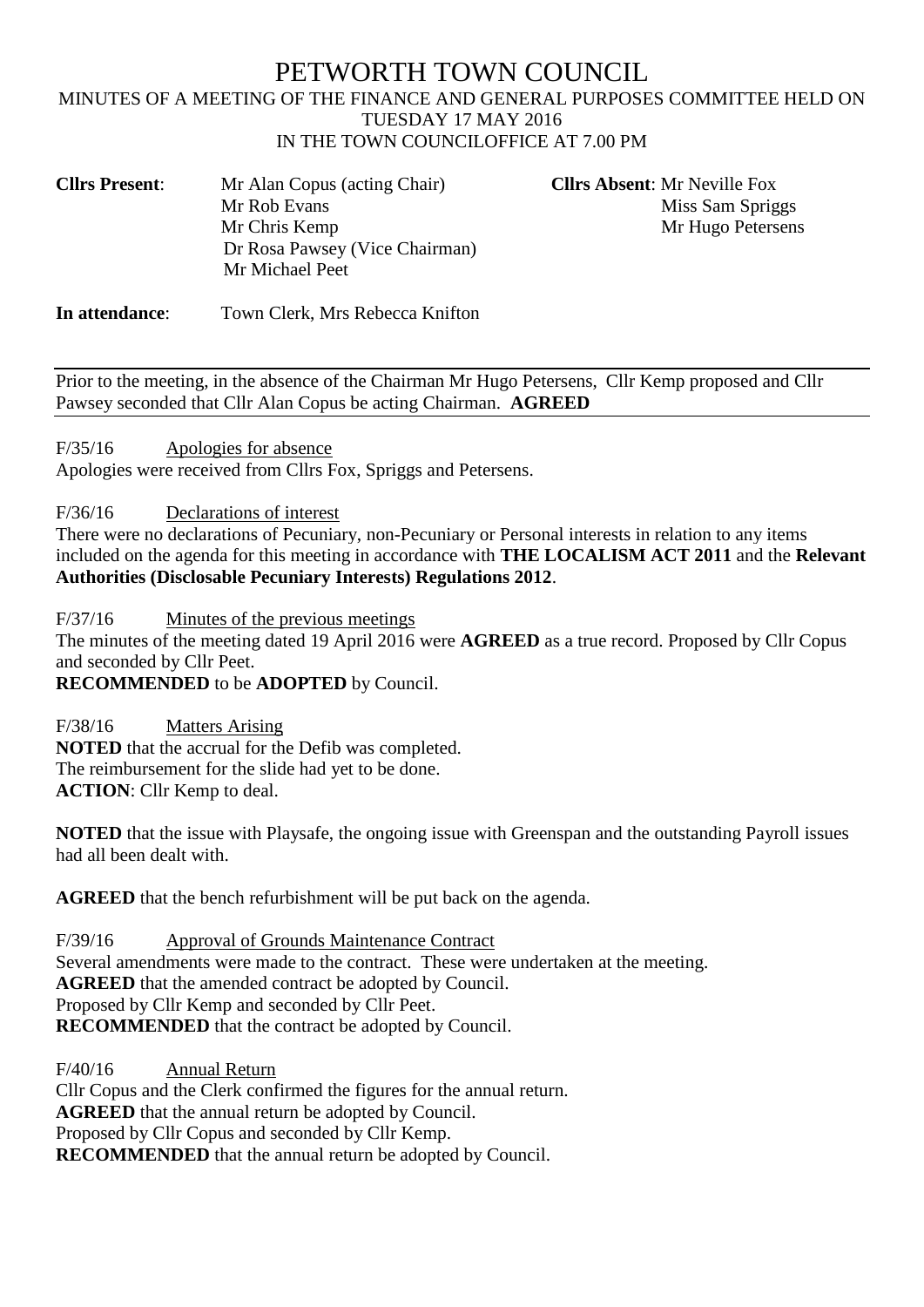F/41/16 Insurance Policy

The Committee considered all three quotes, Hiscox, Aon and Zurich. It was **NOTED** that Hiscox were the only Company that had fully considered PTC's asset register and had also included KeyMan Insurance. **AGREED** that the Clerk will clarify whether PTC's events are covered. If so, Hiscox will be **RECOMMENDED** to Council.

### $F/42/16$  Grants

The Grant applications for the Petworth and District Community Association and the Petworth Community Gardens were discussed.

**AGREED** that PTC will Grant £250 towards the Queen's Tea Party to the P&DCA and that £475 will be granted to the Petworth Community Gardens.

Proposed by Cllr Evans and seconded by Cllr Pawsey.

**RECOMMENDED** to be approved by Council.

**AGREED** that a **RECOMMENDATION** to amend the wording of the Grant Policy be put forward to Council to take out the financial limit of the Grant.

| F/43/16                | <u> Accounts – April 2016</u> |               |                |
|------------------------|-------------------------------|---------------|----------------|
| <b>INCOME</b>          |                               | 2016/17       | Actual<br>cash |
|                        |                               | <b>Budget</b> | to date        |
| Precept                |                               | 104,800       | 53,100         |
| <b>Support Grant</b>   |                               | 3,484         | 1,742          |
|                        | <b>Hampers Common Hire</b>    | 200           | $\Omega$       |
| Interest               |                               | 20            | 1              |
| <b>Allotment Rents</b> |                               | 2,500         | 1,010          |
| <b>Xmas Event</b>      |                               | 2,500         | $\theta$       |
| <b>Farmers Market</b>  |                               |               | 175            |
|                        |                               |               |                |

| <b>Totals</b> | 113,504 | 56,028 |
|---------------|---------|--------|
|               |         |        |

| <b>EXPENDITURE</b> |                                    | 2016/17       | <b>Actual</b><br>cash |                |
|--------------------|------------------------------------|---------------|-----------------------|----------------|
|                    |                                    | <b>Budget</b> | to date               | April          |
| Outside            | Rosemary Gdns/Hampers Com Contract | 6,000         | 565                   | 565            |
|                    | Rosemary Gardens Maintenance       | 500           | 76                    | 76             |
|                    | Hampers Common Maintenance         | 500           | 76                    | 76             |
|                    | Hampers Common Lease               | 800           | $\mathbf{0}$          | $\theta$       |
|                    | Waste & Dog Bins                   | 600           | $\Omega$              | $\theta$       |
|                    | Hanging Baskets - Maintenance      | 1,200         | $\Omega$              | $\theta$       |
|                    | Hanging Baskets - Watering         | 2,000         | $\Omega$              | $\overline{0}$ |
|                    | Planters                           | 200           | $\Omega$              | $\overline{0}$ |
|                    | <b>CCTV</b>                        | 5,000         | $\Omega$              | $\Omega$       |
|                    | <b>Street Lighting</b>             | 1,800         | 269                   | 269            |
|                    | Church clock                       | 250           | $\Omega$              | $\theta$       |
|                    | General Maintenance                | 2,000         | 515                   | 515            |
|                    |                                    | 20,850        | 1,501                 | 1,501          |
|                    | <b>Allotments</b> Lease            | 500           | $\Omega$              | $\Omega$       |
|                    | <b>Allotments Water</b>            | 500           | $\boldsymbol{0}$      | $\Omega$       |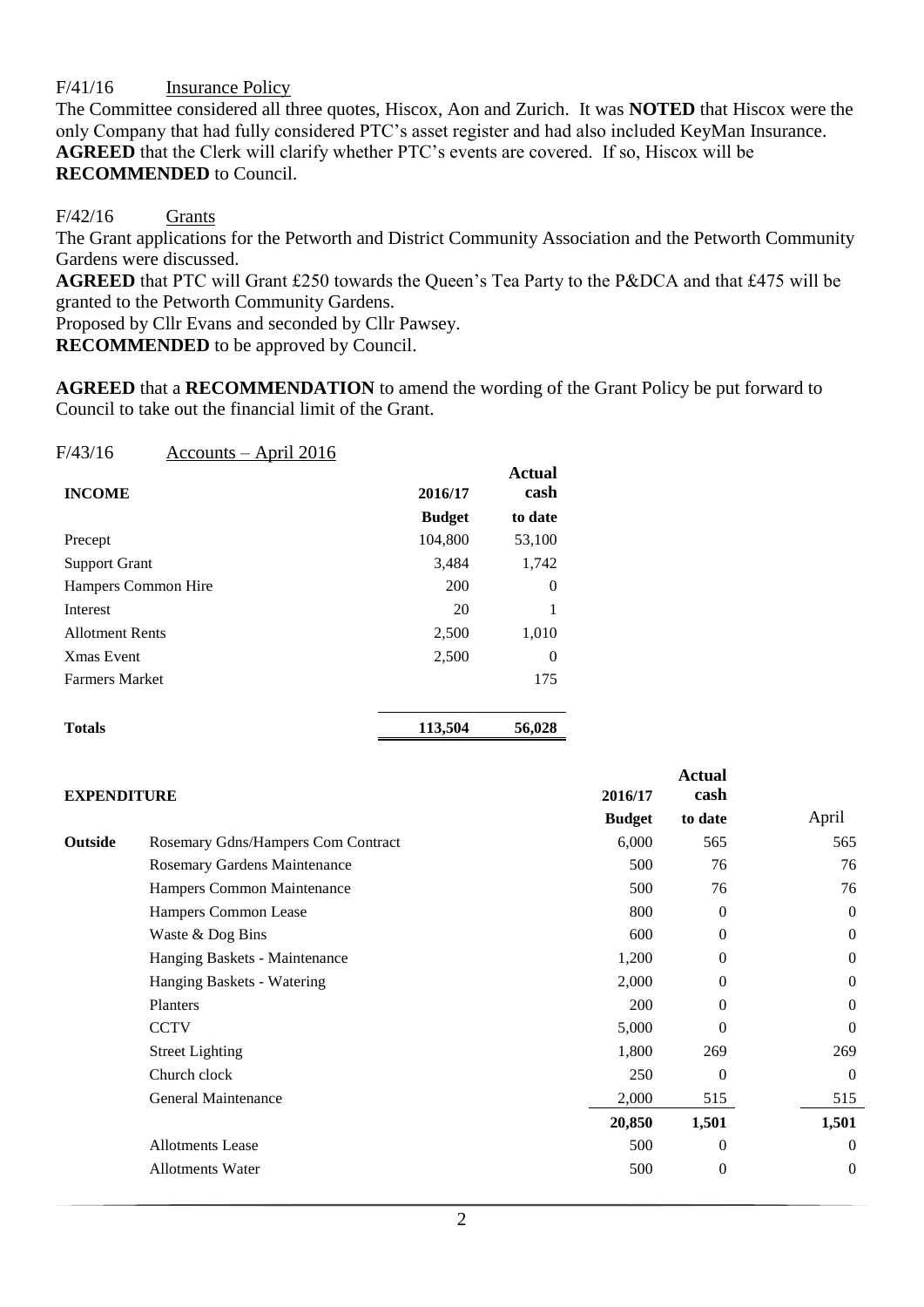|              |                                        | 113,467          | 15,447           | 15,447           |  |
|--------------|----------------------------------------|------------------|------------------|------------------|--|
|              |                                        | 31,821           | 4,900            | 4,900            |  |
|              | Unallocated budget/contingency         | 2,000            | $\overline{0}$   | $\boldsymbol{0}$ |  |
|              | Petworth Pages net contribution        | 500              | $\theta$         | $\overline{0}$   |  |
|              | Chairman's allowance                   | 500              | $\theta$         | $\overline{0}$   |  |
|              | Queen's 90th birthday celebrations     | 100              | $\theta$         | 0                |  |
|              | Sign posts                             | 1,000            | $\boldsymbol{0}$ | $\boldsymbol{0}$ |  |
|              | Jubilee walk                           | 500              | $\bf{0}$         | $\mathbf{0}$     |  |
|              | <b>Bus</b> shelter                     | 3,000            | 0                | 0                |  |
|              | Street light refurbishment             | 10,000           | 0                | 0                |  |
|              | War Memorial                           | $\boldsymbol{0}$ | 4,900            | 4,900            |  |
|              | Traffic consultant recommended works   | 10,000           | $\overline{0}$   | 0                |  |
|              | Traffic & roads consultant             | $\mathbf{0}$     | $\theta$         | 0                |  |
|              | Repayment of £10k loan for skatepark   | 1,221            | 0                | 0                |  |
|              | Neighbourhood Planning                 | $\boldsymbol{0}$ | 0                | $\overline{0}$   |  |
| <b>Misc</b>  | <b>Grants Awarded</b>                  | 3,000            | 0                | 0                |  |
|              |                                        | 55,996           | 8,376            | 8,376            |  |
|              | Office Water                           | 110              | 46               | 46               |  |
|              | Comms/IT                               | 700              | 63               | 63               |  |
|              | Web Site                               | 200              | $\mathbf{0}$     | $\overline{0}$   |  |
|              | Training                               | 1,500            | 65               | 65               |  |
|              | <b>Local Election</b>                  | 2,000            | 0                | 0                |  |
|              | Repayment of £80k loan for playgrounds | 8,960            | 4,413            | 4,413            |  |
|              | Expenses/Postage                       | 300              | $\theta$         | 0                |  |
|              | Office Expenditure                     | 900              | $\theta$         | 0                |  |
|              | Annual meetings                        | 100              | 0                | 0                |  |
|              | Audit Fee                              | 1,000            | $\boldsymbol{0}$ | $\overline{0}$   |  |
|              | SALC/SLCC Subscriptions/Contracts      | 900              | 831              | 831              |  |
|              | Insurance                              | 1,500            | $\theta$         | $\theta$         |  |
|              | <b>Additional Clerk's hours</b>        | $\boldsymbol{0}$ | $\mathbf{0}$     | 0                |  |
|              | Clerk's pension from $1/2/2017$ @ 3%   | 126              | 0                | 0                |  |
|              | Clerk's Salary                         | 31,000           | 2,844            | 2,844            |  |
| <b>Admin</b> | Office Rent & Service Charges          | 6,700            | 114              | 114              |  |
|              | <b>Farmers Market</b>                  |                  | 620              | 620              |  |
|              | Xmax Event - Lighting                  | 1,000            | $\boldsymbol{0}$ | $\overline{0}$   |  |
|              | Xmas Event - General                   | 1,300            | 50               | 50               |  |
|              | <b>Allotments Maintenance</b>          | 1,500            | $\boldsymbol{0}$ | $\boldsymbol{0}$ |  |

#### **Neighbourhood Plan Summary**

| Approved | Costs: | <b>Nexus</b>               | 34,667 |
|----------|--------|----------------------------|--------|
|          |        | clerking                   | 4,800  |
|          |        | stationery                 | 440    |
|          |        | printing                   | 1,600  |
|          |        | website upgrade            | 300    |
|          |        | traffic & roads consultant | 2,500  |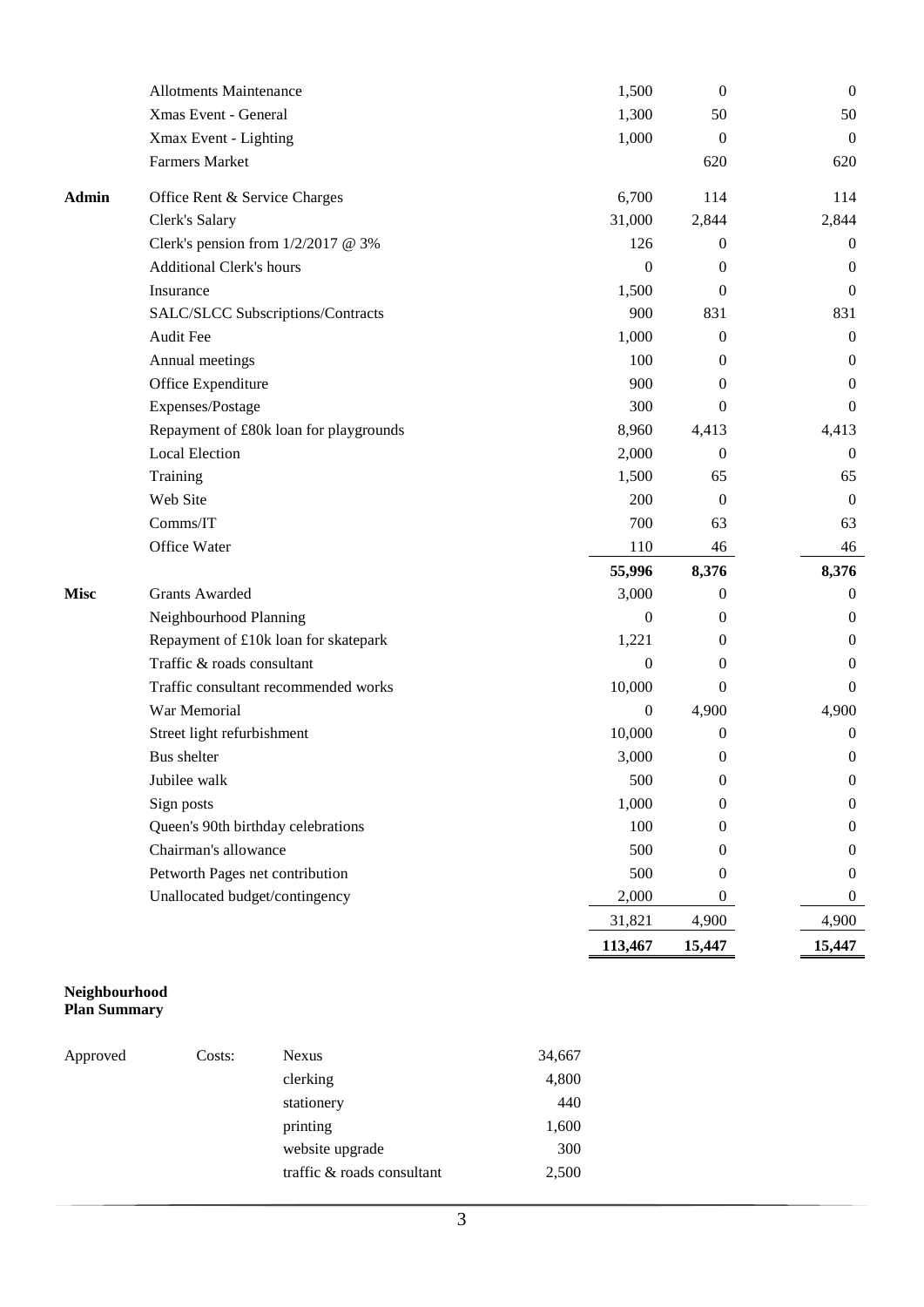|                          |                             |                                  | postage/envelopes<br>hall hire |                                    | 1,940<br>1,518        |                                               |
|--------------------------|-----------------------------|----------------------------------|--------------------------------|------------------------------------|-----------------------|-----------------------------------------------|
|                          |                             |                                  | <b>Total approved cost</b>     |                                    | 47,765                |                                               |
|                          | Estimated additional costs: |                                  |                                |                                    |                       |                                               |
|                          |                             |                                  | clerking 2105/16               |                                    | 2,000<br>1,700        |                                               |
|                          |                             |                                  | clerking 2016/17 Q1            |                                    |                       |                                               |
|                          |                             | Total estimated cost to complete |                                |                                    | 51,465                |                                               |
|                          |                             | Actual spend                     |                                |                                    |                       |                                               |
| 2014/15                  | 2015/16                     | 2016/17                          |                                | Total                              |                       |                                               |
| 7,619                    | 9,784                       |                                  |                                | 17,403                             |                       |                                               |
|                          | 6,771                       |                                  |                                | 6,771                              |                       |                                               |
|                          |                             |                                  | 56                             | 56                                 |                       |                                               |
| 148                      | 861                         |                                  |                                | 1,009                              |                       |                                               |
|                          | 405                         |                                  |                                | 405                                |                       |                                               |
|                          | 349                         |                                  |                                | 349                                |                       |                                               |
|                          | 2000                        |                                  |                                | 2,000                              |                       |                                               |
|                          |                             |                                  | 542                            | 542                                |                       |                                               |
| 7,767                    | 20,169                      |                                  | 598                            | 28,533                             |                       |                                               |
| F/44/16                  |                             |                                  |                                |                                    |                       |                                               |
| Post Office Ltd          |                             | Invoices for approval<br>824.9   |                                |                                    |                       |                                               |
| Mrs R Knifton            |                             |                                  | Clerk's Salary                 |                                    | May Payroll           |                                               |
| <b>Nexus</b>             |                             | 51.84<br>3975                    | <b>Nexus</b>                   | Expenses/Postage                   |                       | Travel for training & Stationary              |
| Public Clocks Ltd        |                             | 146.4                            | Church clock                   |                                    | Consultancy fees      |                                               |
| Leconfield Hall          |                             |                                  |                                |                                    |                       |                                               |
|                          | <b>Management Committee</b> |                                  | Bus shelter<br>25              |                                    | Annual fee            |                                               |
| Leconfield Hall          |                             |                                  |                                | Hanging Baskets -                  |                       |                                               |
|                          | <b>Management Committee</b> | 97.5                             | Maintenance                    |                                    |                       | 50% cost of planning application for brackets |
| <b>HJS Land Services</b> |                             | 745                              |                                | Rosemary Gdns/Hampers Com Contract |                       |                                               |
|                          | The Leconfield Hall         | 491                              | hall hire                      |                                    | NP Meeting            |                                               |
| Parkfield Retail         |                             | 21.98                            |                                | <b>Farmers Market</b>              | <b>Farmers Market</b> |                                               |
|                          | One Stop Promotions         | 91.14                            | Unallocated                    | budget/contingency                 | St George's Day Flag  |                                               |
|                          |                             |                                  |                                | Hampers Common                     |                       |                                               |
| Des Bone Ltd             |                             | 91.2                             | Maintenance                    |                                    | <b>ROSPA</b>          |                                               |
|                          |                             |                                  |                                | <b>Rosemary Gardens</b>            |                       |                                               |
| Des Bone Ltd             |                             | 91.2                             | Maintenance                    |                                    | <b>ROSPA</b>          |                                               |
| Viking                   |                             | 72.48                            |                                | Office Expenditure                 |                       |                                               |
| Link Hire & Sales        |                             |                                  | 78                             | <b>Farmers Market</b>              | <b>Farmers Market</b> |                                               |
| <b>CDC</b>               |                             |                                  | 50                             | <b>Farmers Market</b>              |                       | <b>Farmers Market Suspension Signs</b>        |
|                          | The Leconfield Estate       | 750                              |                                | <b>Allotments Lease</b>            |                       |                                               |
| C Kemp                   |                             | 54.5                             |                                | <b>Allotments Maintenance</b>      | Fixing Tap Leak       |                                               |
| Hennings                 |                             | 148.23                           |                                | Annual meetings                    | Annual meeting        |                                               |

Additional payments due were discussed and it was **AGREED** that these will be brought to Council.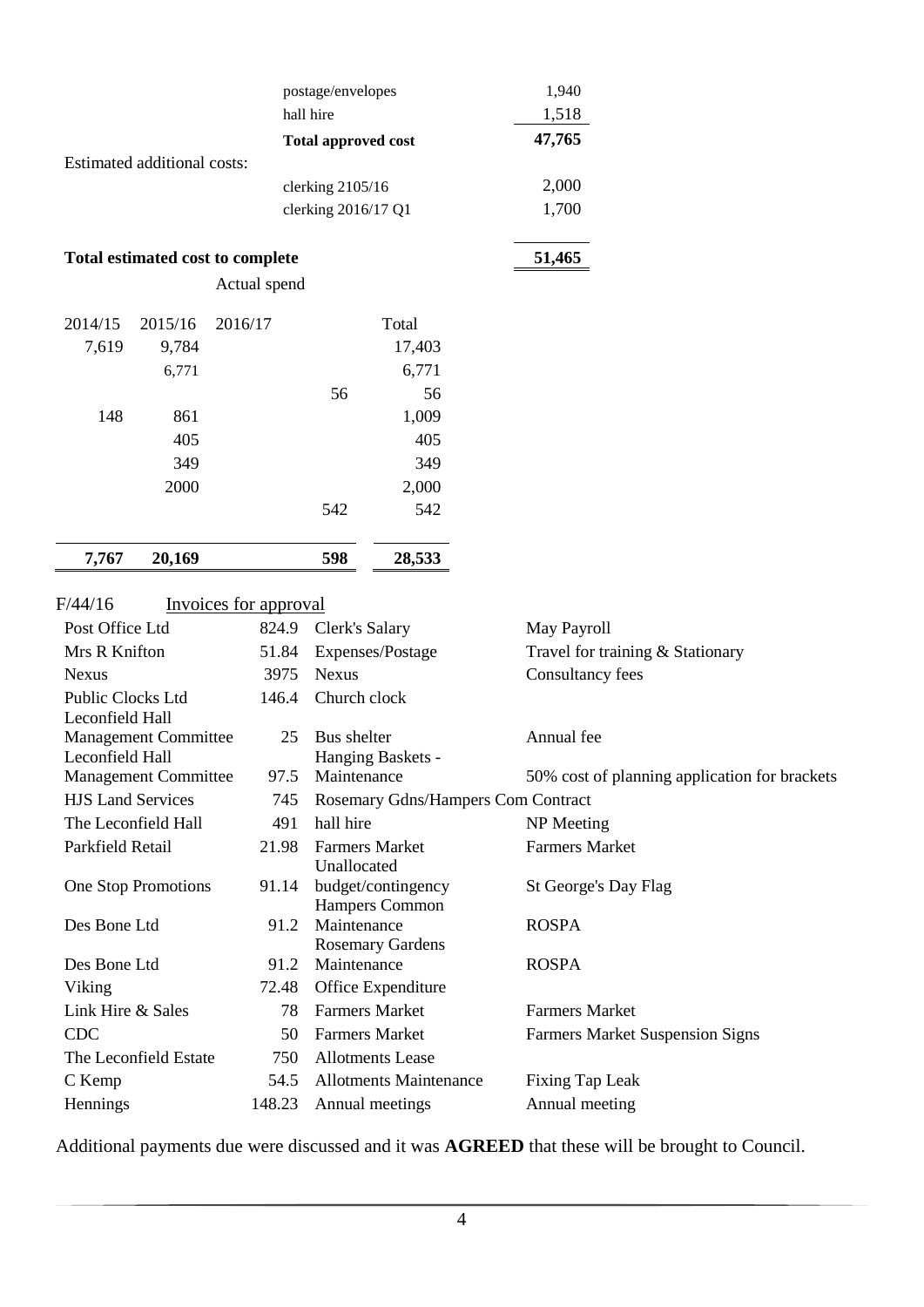**NOTED** that the payment to the Leconfield Hall for the NP consultation will be deferred.

**ACTION**: The Clerk to contact Austins regarding the anomaly invoice, for clarity.

**AGREED** to be **RECOMMENDED** to Council. Proposed by Cllr Kemp and seconded by Cllr Peet.

## F/45/16 Office opening hours

The Chairman of the Council, Cllr Kemp stated that there had been an agreement in 2015 that the office would only be open to the public on a Friday morning. Should the Clerk be in the office at other times, it will not be open to the public. This was mainly due to the NP and the amount of meetings scheduled to be held in the office.

## **AGREED**

Proposed by Cllr Copus and seconded by Cllr Evans. The Office shall be open to the public on a Friday morning.

F/46/16 Licence

Deferred – the Clerk wished to clarify the zones to be licenced. **NOTED** that these were Market Square, Lombard Street, High Street, Golden Square and Rosemary Gardens.

F/47/16 Farmer's Market Nothing further to report.

| F/48/16 | <u>Receipts</u>        |       |
|---------|------------------------|-------|
| 35.00   | <b>Farmers Market</b>  | 35.00 |
| 35.00   | <b>Farmers Market</b>  | 35.00 |
| 35.00   | <b>Farmers Market</b>  | 35.00 |
| 35.00   | <b>Farmers Market</b>  | 35.00 |
| 35.00   | <b>Farmers Market</b>  | 35.00 |
| 20.00   | <b>Allotment Rents</b> | 20.00 |
| 40.00   | <b>Allotment Rents</b> | 40.00 |
| 20.00   | <b>Allotment Rents</b> | 20.00 |
| 10.00   | <b>Allotment Rents</b> | 10.00 |
| 16.80   | <b>Allotment Rents</b> | 16.80 |
| 30.00   | <b>Allotment Rents</b> | 30.00 |
| 20.00   | <b>Allotment Rents</b> | 20.00 |
| 20.00   | <b>Allotment Rents</b> | 20.00 |
| 20.00   | <b>Allotment Rents</b> | 20.00 |
| 10.00   | <b>Allotment Rents</b> | 10.00 |
| 7.00    | <b>Allotment Rents</b> | 7.00  |
| 40.00   | <b>Allotment Rents</b> | 40.00 |
| 40.00   | <b>Allotment Rents</b> | 40.00 |
| 20.00   | <b>Allotment Rents</b> | 20.00 |
| 10.00   | <b>Allotment Rents</b> | 10.00 |
| 20.00   | <b>Allotment Rents</b> | 20.00 |
| 20.00   | <b>Allotment Rents</b> | 20.00 |
| 50.00   | <b>Allotment Rents</b> | 50.00 |
| 20.00   | <b>Allotment Rents</b> | 20.00 |
| 20.00   | <b>Allotment Rents</b> | 20.00 |
|         |                        |       |